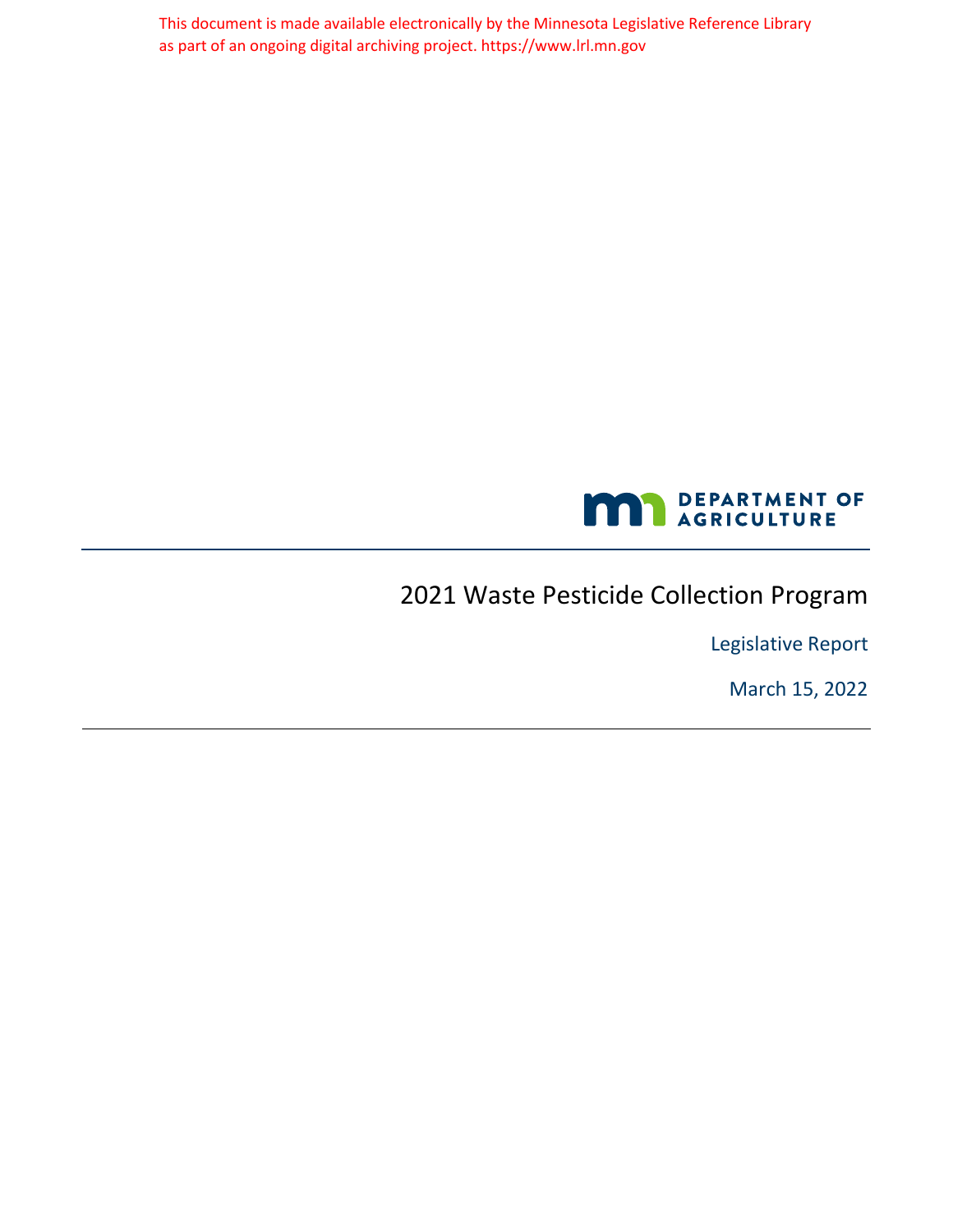Minnesota Department of Agriculture Waste Pesticide Collection Program 625 Robert Street North Saint Paul, MN 55155 Phone: 651-201-6540 [jane.boerboom@state.mn.us](mailto:email@state.mn.us) www[.mda.state.mn.us](http://)

As requested by Minnesota Statute 3.197: This report cost approximately \$3000.00 to prepare, including staff time, printing and mailing expenses.

*Upon request, this material will be made available in an alternative format such as large print, Braille or audio recording. Printed on recycled paper.*

In accordance with the Americans with Disabilities Act, this information is available in alternative forms of communication upon request by calling 651-201-6000. TTY users can call the Minnesota Relay Service at 711. The MDA is an equal opportunity employer and provider.



Waste pesticide ready to offload from a pickup truck at a Minnesota agricultural chemical dealership.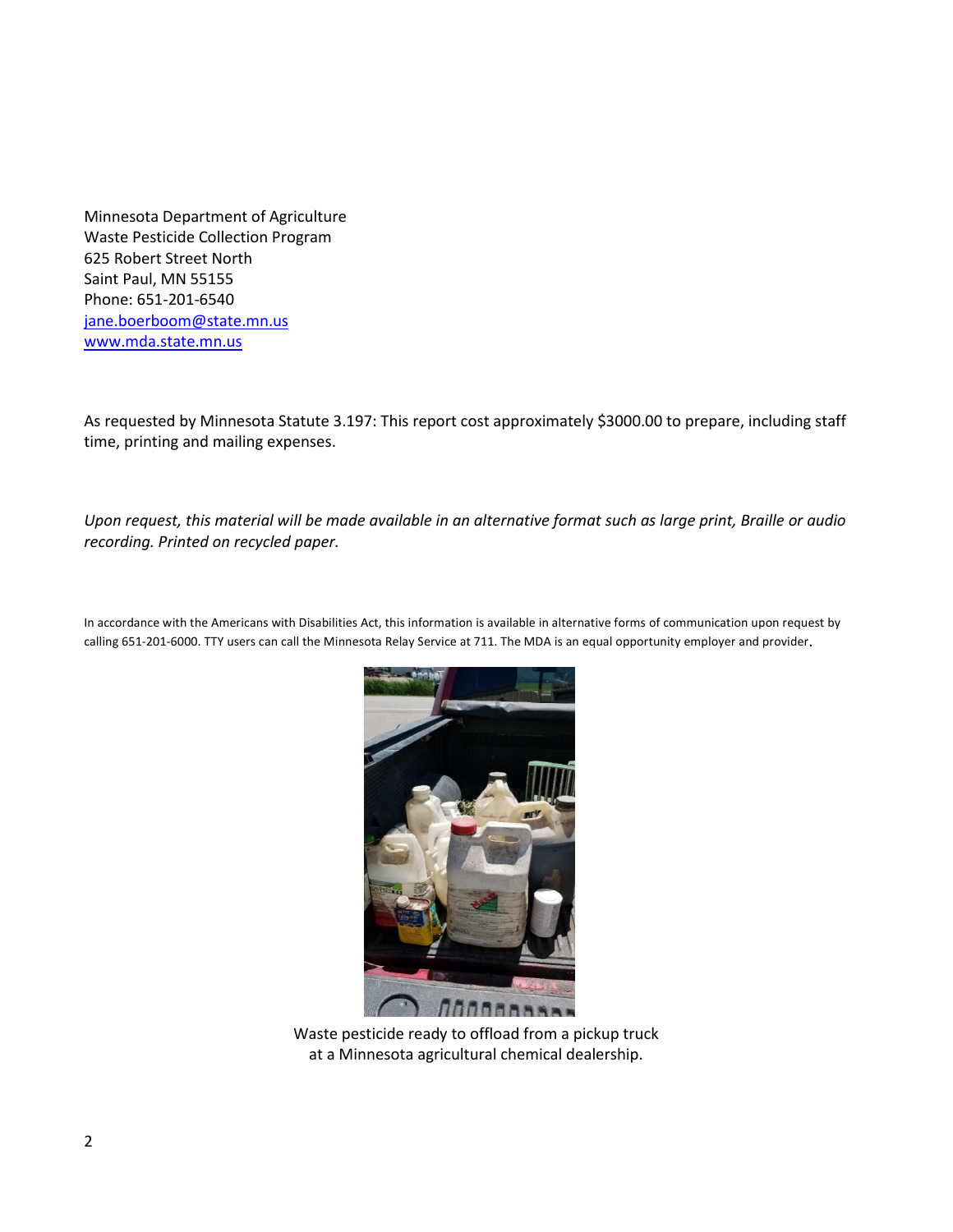# Contents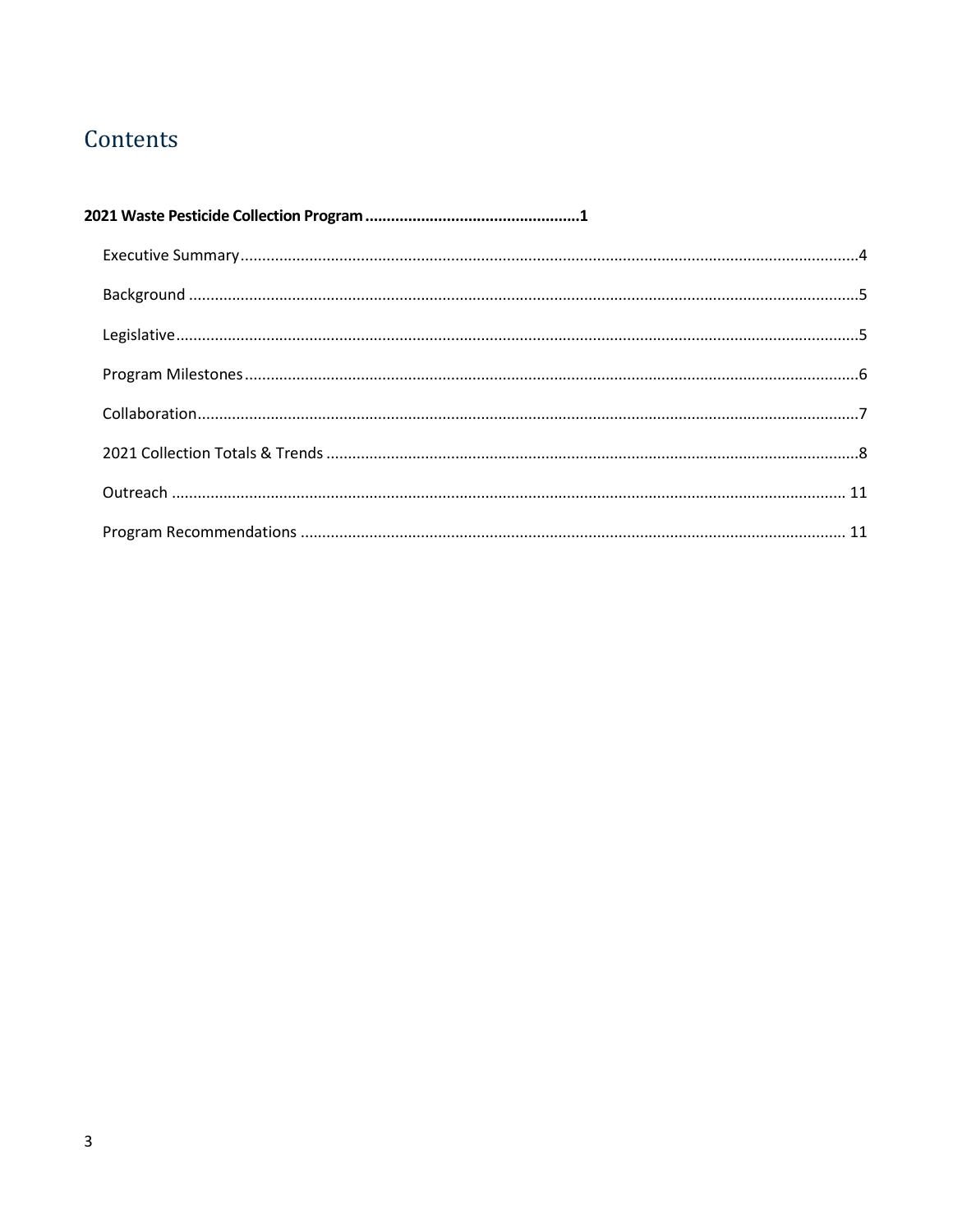### <span id="page-3-0"></span>**Executive Summary**

The Minnesota Department of Agriculture (MDA) Waste Pesticide Collection (WPC) Program enters into formal cooperative agreements with county-run Household Hazardous Waste (HHW) facilities to capture waste pesticides at local facilities. As part of these agreements, county cooperators choose to collect household waste pesticides, agricultural waste pesticides, or both.

The partnerships between the MDA and county cooperators are an effective tool for waste pesticide collection. Over the past couple of years, the effectiveness of these partnerships yielded high volumes resulting in increased disposal cost for waste pesticides. As a result, the increased costs exceeded the revenue from the waste pesticide surcharge specifically established for these cooperative agreement activities. In response to the high collection totals from household pesticides, the surcharge on household pesticide state registration was increased in 2017. The program collection costs are projected to be adequately funded from surcharge revenue.

The 2021 annual total for collections was 659,444 pounds. Cooperators collected 631,500 pounds and the MDA's collection events totaled 27,944 pounds. This is an increase of 57,976 pounds collected in 2020. All 87 Minnesota counties are covered by cooperative agreements for the collection of household waste pesticides; 73 counties collect both household and agricultural waste pesticides. In 2021, more than 92% of all waste pesticides collected came from households.

*In this report, agricultural waste pesticides refer to any waste pesticide held by growers/farmers, commercial, noncommercial, licensed or unlicensed pesticide users other than household products.*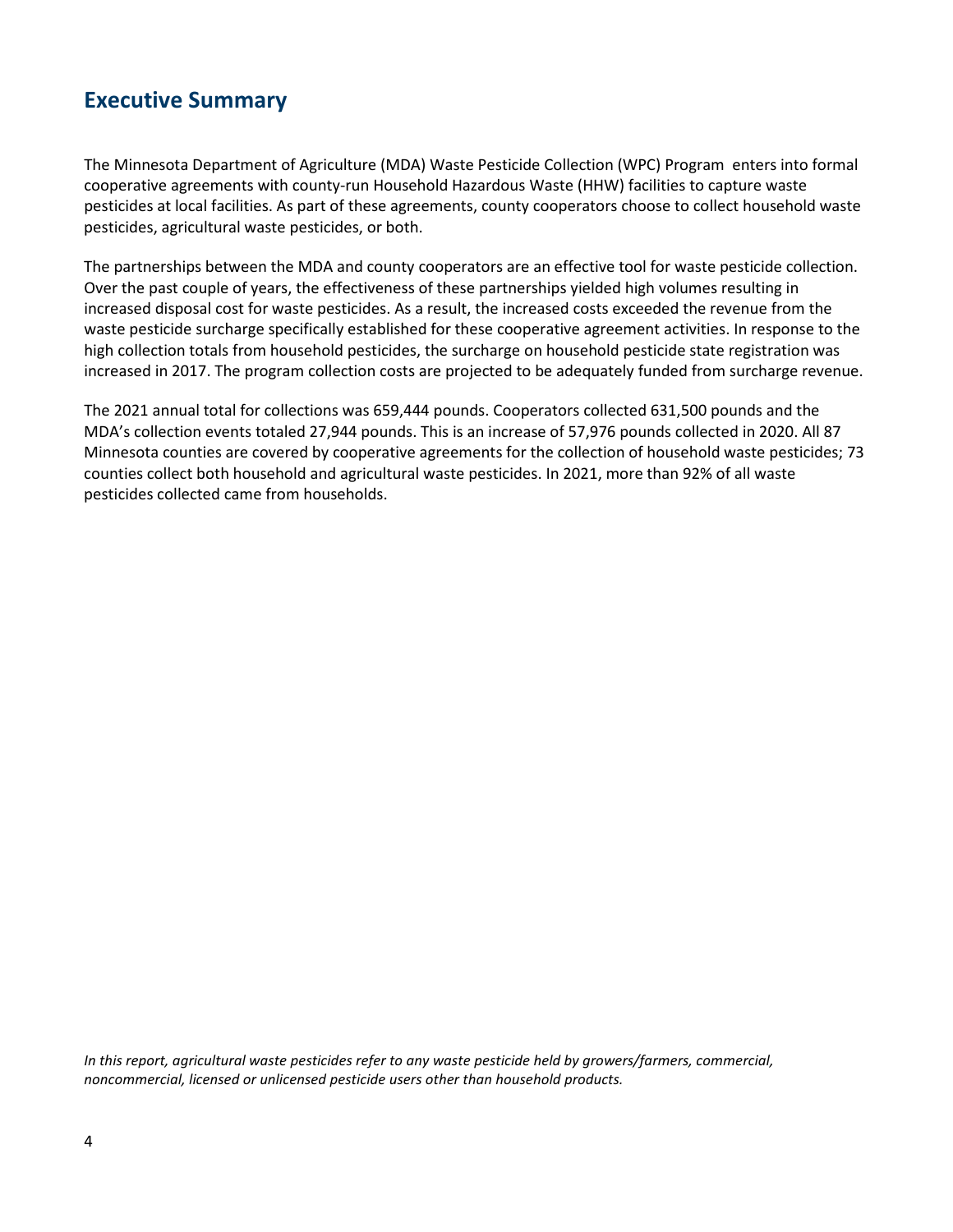## <span id="page-4-0"></span>**Background**

Pesticides are widely used and are an important tool in production agriculture. Pesticides are also used in greenhouses, nurseries, golf courses, and commercial lawn care, and are commonly used in homes and gardens. By their nature, pesticides are hazardous substances, and their use is highly regulated. If not handled properly, including proper disposal of unused product, pesticides can pose health and environmental risks.

The Waste Pesticide Collection (WPC) Program provides opportunities to safely dispose of unwanted or unusable pesticides. Since the program was created in 1990, nearly 10 million pounds of agricultural and household waste pesticides have been collected. In the early years of the program, the Minnesota Department of Agriculture (MDA) organized collection events throughout the state that focused on collecting unwanted and unusable agricultural waste pesticides stored on farms. As the agricultural waste totals began to decline, the MDA started partnering with county household hazardous waste facilities to collect other types of pesticides. Today, the MDA enters into cooperative agreements with counties for the local collection of household and agricultural waste pesticides.

Cooperative agreement activities are funded by a product surcharge placed on pesticides registered and sold in Minnesota. Under the cooperative agreement, the MDA reimburses county partners for costs incurred for waste pesticide collection and reasonable overhead costs. The MDA sponsors collection events every other year in areas that are not covered by a cooperative agreement.

## <span id="page-4-1"></span>**Legislative**

By March 15 of each year, the MDA must report (Minnesota Statute, Chapter 18B.065, Sub. 3(b) (2016) on WPC progress and pesticide collection totals. Statutory reporting requirements include:

- 1. Each instance of a refusal to collect waste pesticide or the assessment of a fee to a pesticide end user;
- 2. Waste pesticide collection information including a discussion of the type and quantity of waste pesticide collected by the commissioner and any entity collecting waste pesticide under "cooperative agreements" with the state during the previous calendar year;
- 3. A summary of waste pesticide collection trends; and,
- 4. Any corresponding program recommendations.

In 2021, there were no instances of any cooperator refusing to accept waste pesticides for disposal. MN Rule 1509.0030 and MN Statute 18B.065 allow this program to assess costs for packing, transportation, and disposal of waste pesticides in excess of 300 pounds. The MDA may charge participants a portion of the disposal for those having more than 300 pounds as allowed by MN Rule 1509.0030. In 2020, no pesticide end users were charged for disposal of waste pesticide volumes in excess of 300 pounds.

The cost of disposal is assessed per rule at the following rates:

- $\bullet$  300 1,000 pounds of waste = \$1 per pound fee
- $\bullet$  1,001 2,200 pounds of waste = \$3 per pound fee
- Cooperating collection entities are required per statute to record the amount of agricultural waste pesticides offered for disposal and submit the record to the MDA. Waste pesticides shipped and not on the form is assumed to be household. The MDA receives a record of the weight of agricultural waste pesticides collected and shipped. The data enables the MDA to monitor the collection waste stream and identify collection trends.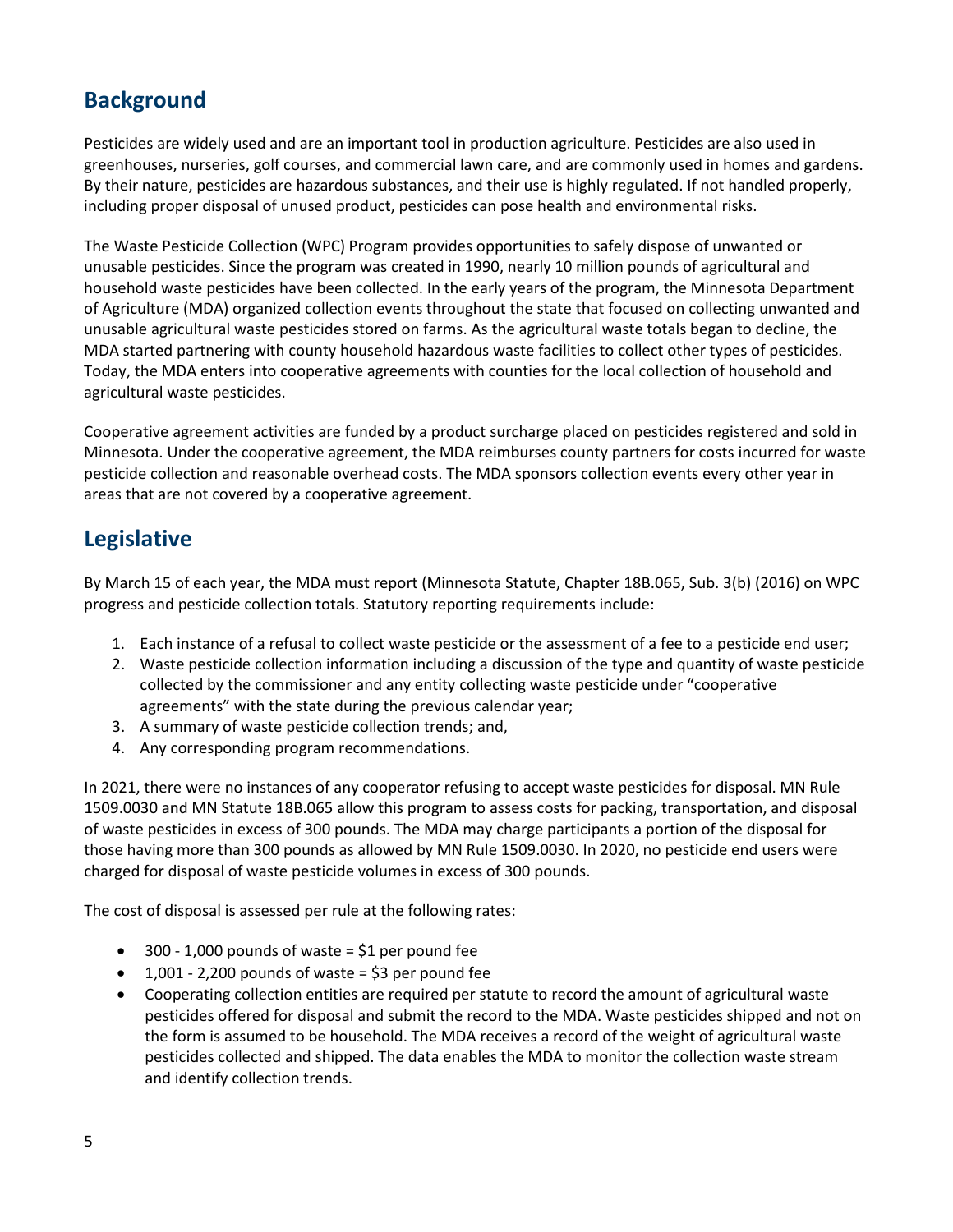# <span id="page-5-0"></span>**Program Milestones**

#### Table 1: Program milestones

| Year      | <b>Milestone</b>                                                                                                                                                                                                          |
|-----------|---------------------------------------------------------------------------------------------------------------------------------------------------------------------------------------------------------------------------|
| 1989      | Survey shows three million pounds of waste pesticides are stored on farms in the state.                                                                                                                                   |
| 1990      | First waste pesticide collections occur in Minnesota.                                                                                                                                                                     |
| 1990-2002 | Collection of agricultural waste pesticide averages 150,000 pounds per year.                                                                                                                                              |
| 1996      | The MDA reaches out to counties and establishes informal collection partnerships.                                                                                                                                         |
| 1999      | Per-pound household collections outnumber agricultural waste pesticide collection totals for the first<br>time in program history.                                                                                        |
| 2000      | Largest single year collection total = 225,000 pounds of agricultural waste pesticides; 180,000 pounds/<br>household waste pesticides.                                                                                    |
| 2008/2009 | Waste Pesticide Task Force proposals and legislated program changes take effect.                                                                                                                                          |
| 2009      | \$50 per product Waste Pesticide Surcharge established to cover cooperative agreement costs.                                                                                                                              |
| 2009      | The MDA is required to collect waste pesticides in all counties unless a county agreement to do so exists.<br>Recordkeeping requirements are established.                                                                 |
| 2009      | The MDA begins to pay county disposal and overhead costs for household/agricultural waste pesticide<br>collection.                                                                                                        |
| 2013      | Legislature suspends recordkeeping requirements for 2014-2015.                                                                                                                                                            |
| 2013-2014 | Minnesota Management & Budget-Management Analysis Development studies collection data (four<br>years) to identify trends and offer recommendations for future program strategies.                                         |
| 2014      | A total of 86 (out of 87) Minnesota counties sign cooperative agreements to collect household waste<br>pesticide; 51 counties agree to collect agricultural waste pesticides.                                             |
| 2015      | Legislature approves programmatic changes including changes to record keeping requirements that<br>promote program efficiencies.                                                                                          |
| 2016      | All 87 Minnesota counties agree to collect household waste pesticides and all but 14 agree to collect<br>agricultural waste pesticide by cooperative agreement. Program expenses continue to exceed surcharge<br>revenue. |
| 2017      | Surcharge is increased to \$125 on household waste pesticides registered in state to cover rising volumes<br>of these pesticides.                                                                                         |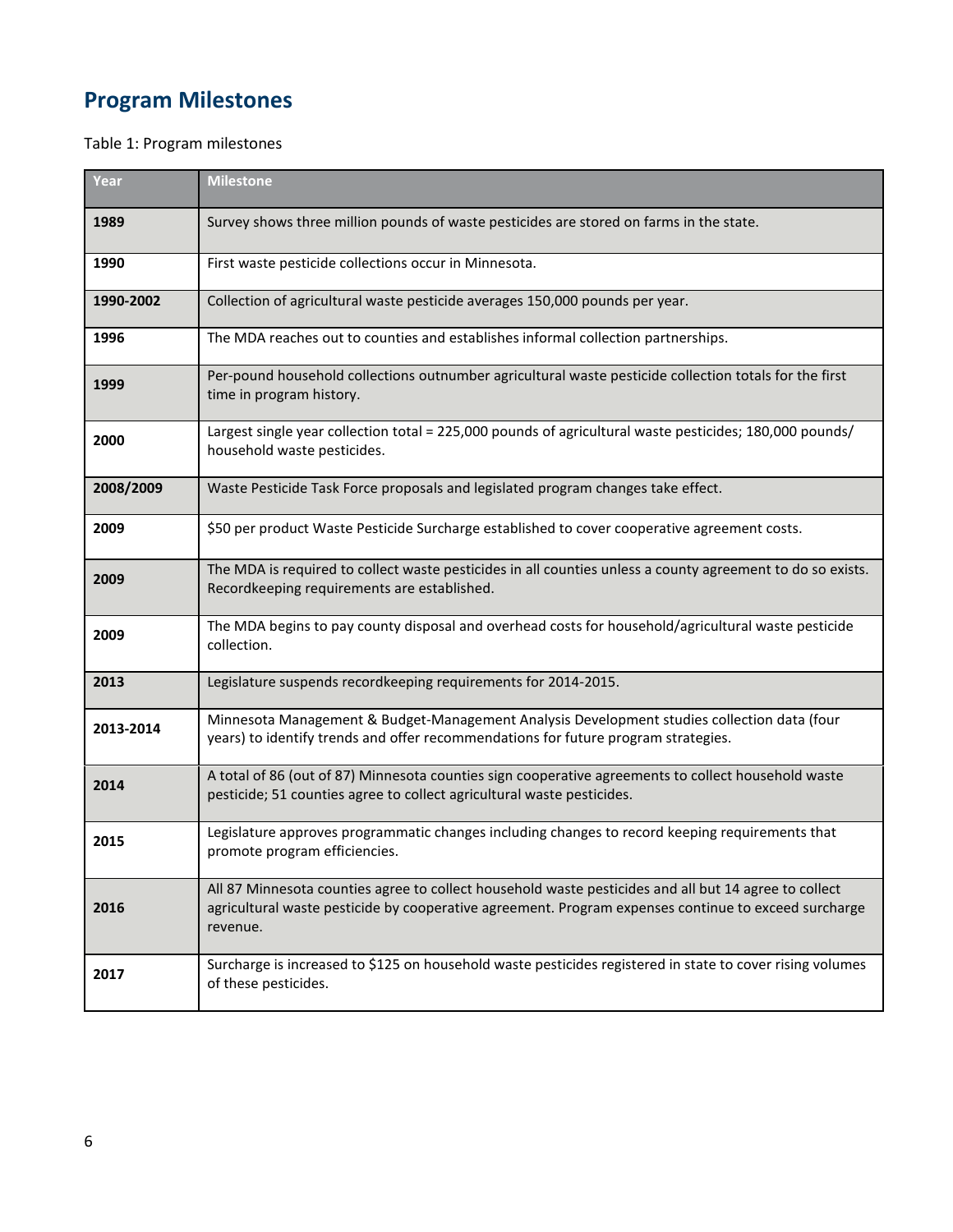## <span id="page-6-0"></span>**Collaboration**

The MDA continues to maintain cooperative agreements in Minnesota's 87 counties. Of those, 73 counties collect both household and agricultural waste pesticides, and 14 counties collect only household waste pesticides. During the 2021, no new cooperative agreements were signed.

Table 2: Counties that collect household/agricultural or household only

| <b>Type of Waste Pesticide Collected</b> | Household and<br>agricultural waste<br>pesticides | Only household waste<br>pesticides |  |
|------------------------------------------|---------------------------------------------------|------------------------------------|--|
| <b>Number of Counties</b>                | 73                                                | 14                                 |  |

## **Participation Map**



Figure 1: A state map showing cooperative agreements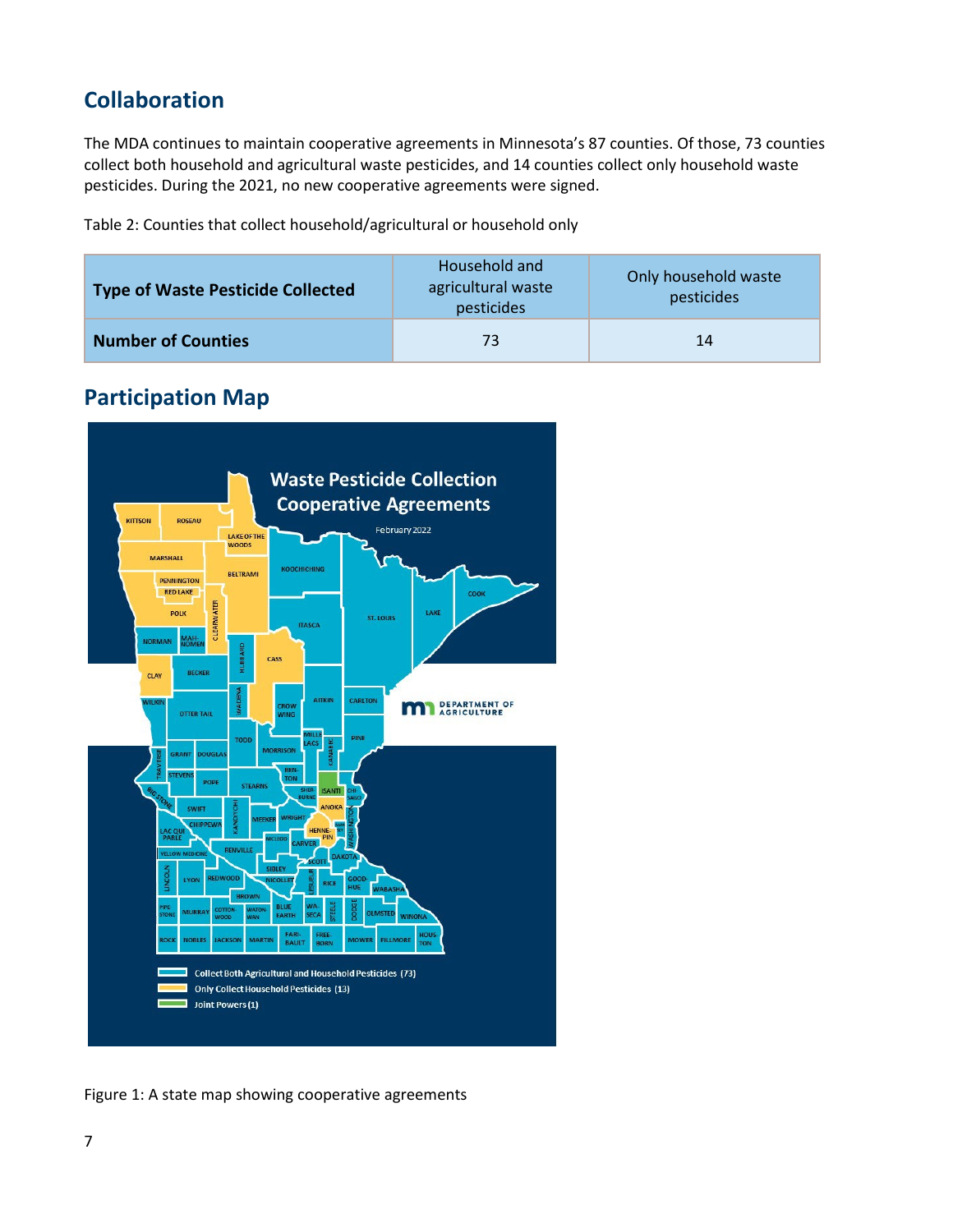## <span id="page-7-0"></span>**2021 Collection Totals & Trends**

County and MDA collections netted 659,444 pounds of household and agricultural waste pesticides in 2021. The MDA sponsors waste pesticide collection events in areas where cooperative agreements do not exist. Pursuant to statute, these collections occur every other year. The 2020 collection events in northwest Minnesota were canceled due to the COVID pandemic. In response to the canceled 2020 collection events, the MDA held collections in northwest Minnesota in 2021 and have scheduled events in 2022. The 2021 northwest collection events were held in August 2021 in Hallock, Ulen, Thief River Falls, Crookston and Warren, MN. The total volume of waste pesticides collected from the 2021 events was 27,944 pounds.

The MDA continues to encourage counties to sign on as cooperators. These collections offer the greatest efficiencies and convenience. The MDA promotes cooperative agreements to collect agricultural waste pesticides in all counties to maximize the effect of program dollars.



Figure 2. Yearly pounds of waste pesticides collected from 1990 to 2021

The Minnesota Legislature suspended recordkeeping requirements for 2013-2015 (calendar year). In 2014, 2016, and 2018, the MDA held agricultural waste pesticide collection events in non-partnering areas, and this information is included in this graph.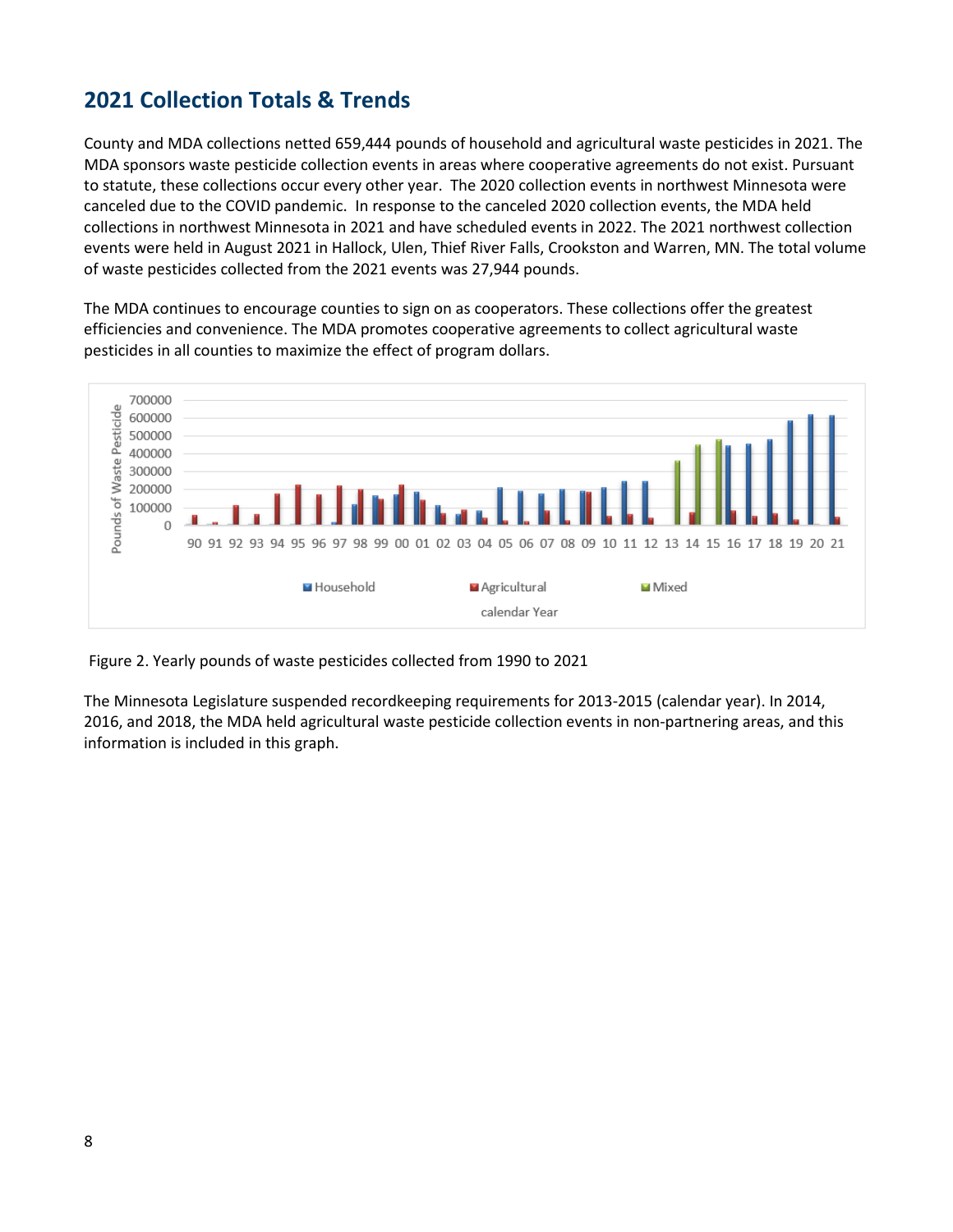Table 3. Cumulative cooperative agreement and MDA total collected pounds of all waste pesticides.

| <b>Calendar Year</b>                       | 2015      | 2016    | 2017        | 2018    | 2019        | 2020    | 2021    |
|--------------------------------------------|-----------|---------|-------------|---------|-------------|---------|---------|
| <b>MDA Event/</b><br><b>Pounds</b>         | $\pmb{0}$ | 20,261  | $\mathbf 0$ | 19,869  | $\mathbf 0$ | 3664    | 27,944  |
| Cooperative<br>Agreement/<br><b>Pounds</b> | 477,804   | 505,894 | 500,770     | 523,992 | 618,348     | 597,804 | 631,500 |
| <b>Total</b><br><b>Pounds</b>              | 477,804   | 526,155 | 500,770     | 543,861 | 618,348     | 601,468 | 659,444 |

Table 4. Cooperative agreement total pounds and costs by county for 2020.

| <b>Region/County</b><br>Program | <b>Members of Region</b>                                                                                  | <b>Net Ag Pounds</b><br><b>Waste Pesticide</b><br><b>Collected</b> | <b>Net Household</b><br><b>Pounds Waste</b><br><b>Pesticide Collected</b> | <b>Reasonable</b><br><b>Overhead Costs</b><br>Paid |
|---------------------------------|-----------------------------------------------------------------------------------------------------------|--------------------------------------------------------------------|---------------------------------------------------------------------------|----------------------------------------------------|
| Becker                          | Becker, Norman, Hubbard,<br>Mahnomen                                                                      | 0                                                                  | 2168                                                                      | \$542.00                                           |
| <b>Blue Earth</b>               | Blue Earth, Watonwan                                                                                      | $\Omega$                                                           | 6376                                                                      | \$1,594.00                                         |
| Brown                           | Brown                                                                                                     | $\mathbf 0$                                                        | 2957                                                                      | \$739.25                                           |
| Chisago                         | Chisago, Isanti                                                                                           | 2681                                                               | 5734                                                                      | \$2,103.75                                         |
| Clay                            | Clay                                                                                                      | $\mathbf 0$                                                        | 3108                                                                      | \$777.00                                           |
| Crow Wing                       | Crow Wing                                                                                                 | $\mathbf 0$                                                        | 7094                                                                      | \$1,773.50                                         |
| Kandiyohi                       | Kandiyohi, Meeker,<br>Renville, Chippewa, Swift,<br>Big Stone, Lac Qui Parle                              | 2488                                                               | 7403                                                                      | \$2,472.75                                         |
| Lyon                            | Lyon, Lincoln, Redwood,<br>Murray, Rock,<br>Cottonwood, Nobles,<br>Pipestone, Jackson, Yellow<br>Medicine | 0                                                                  | 11645                                                                     | \$2,911.25                                         |
| McLeod                          | McLeod                                                                                                    | $\Omega$                                                           | 6544                                                                      | \$1,636.00                                         |
| Morrison                        | Morrison                                                                                                  | $\mathbf 0$                                                        | 780                                                                       | \$195.00                                           |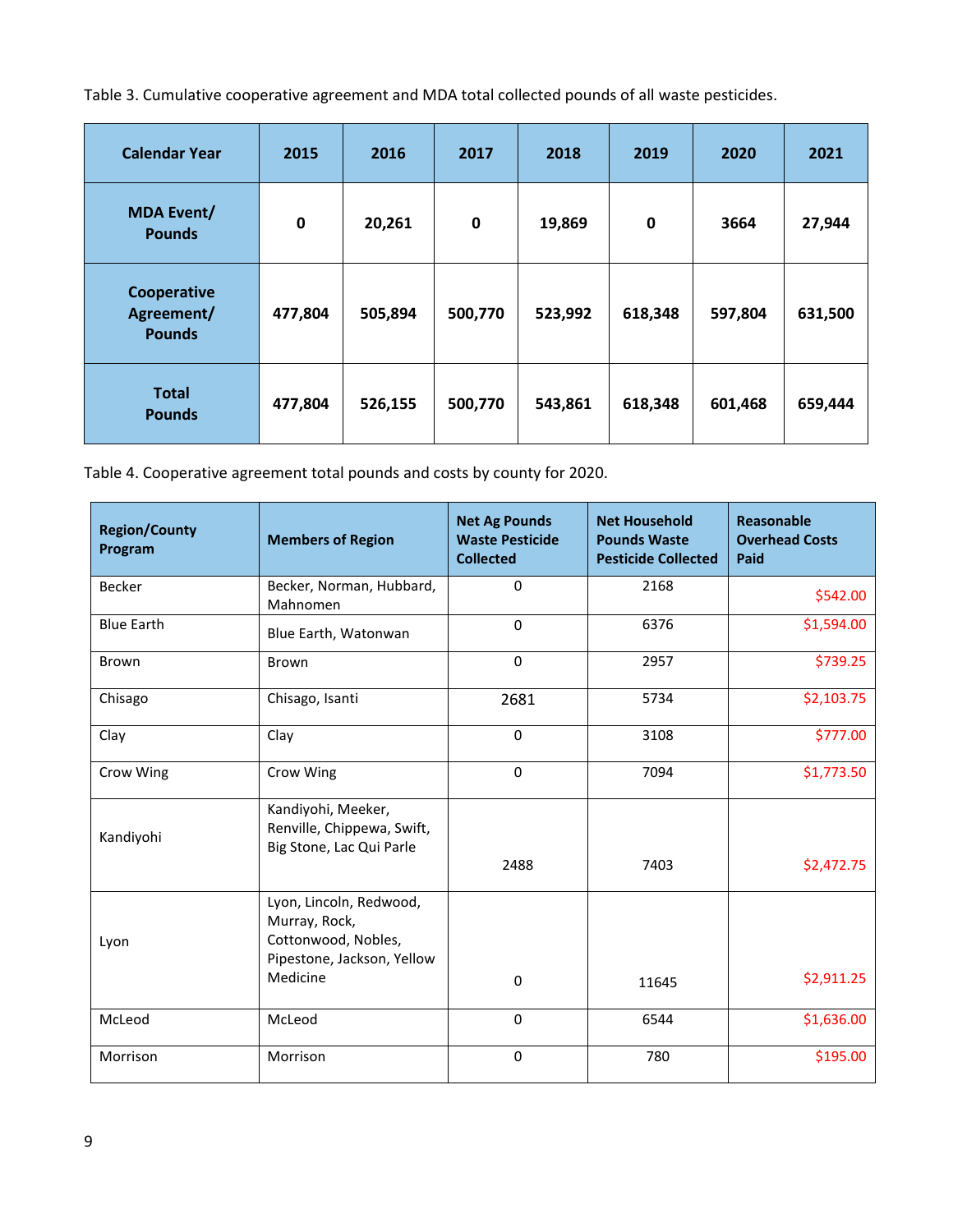| <b>Region/County</b><br>Program | <b>Members of Region</b>                                                                                      | <b>Net Ag Pounds</b><br><b>Waste Pesticide</b><br><b>Collected</b> | <b>Net Household</b><br><b>Pounds Waste</b><br><b>Pesticide Collected</b> | Reasonable<br><b>Overhead Costs</b><br>Paid |
|---------------------------------|---------------------------------------------------------------------------------------------------------------|--------------------------------------------------------------------|---------------------------------------------------------------------------|---------------------------------------------|
| Mower                           | Mower, Freeborn                                                                                               | 0                                                                  | 1379                                                                      | \$344.75                                    |
| <b>NWMNHHW</b>                  | Kittson, Roseau, Lake of<br>the Woods, Cass, Beltrami,<br>Marshall, Red Lake, Polk,<br>Clearwater, Pennington | 0                                                                  | 10307                                                                     | \$2,576.75                                  |
| Olmsted                         | Olmsted, Goodhue,<br>Wabasha, Dodge                                                                           | 389                                                                | 9365                                                                      | \$2,438.50                                  |
| <b>Otter Tail</b>               | Otter Tail, Grant, Stevens,<br>Traverse, Wilkin, Wadena                                                       | 0                                                                  | 8879                                                                      | \$2,219.75                                  |
| Pine                            | Pine                                                                                                          | $\mathbf 0$                                                        | 2018                                                                      | \$504.50                                    |
| Pope-Douglas                    | Pope, Douglas                                                                                                 | 2269                                                               | 5996                                                                      | \$2,066.00                                  |
| Prairieland                     | Martin, Faribault                                                                                             | 0                                                                  | 2822                                                                      | \$705.50                                    |
| Rice                            | Rice, Steele, Waseca                                                                                          | 398                                                                | 8316                                                                      | \$2,178.50                                  |
| Sherburne                       | Sherburne                                                                                                     | 0                                                                  | 6182                                                                      | \$1,545.50                                  |
| Stearns-TRI-N                   | Stearns, Benton                                                                                               | 633                                                                | 30419                                                                     | \$7,763,00                                  |
| Todd                            | Todd                                                                                                          | $\mathbf 0$                                                        | 720                                                                       | \$180.00                                    |
| Tri-county South                | Sibley, Nicollet, Le Sueur                                                                                    | 179                                                                | 6705                                                                      | \$1,721.00                                  |
| Winona                          | Winona, Fillmore, Houston                                                                                     | $\pmb{0}$                                                          | 8812                                                                      | \$2,203.00                                  |
| WLSSD                           | St. Louis, Koochiching,<br>Itasca, Aitkin, Carlton Lake,<br>Cook                                              | 149                                                                | 30563                                                                     | \$7,678.00                                  |
| Wright                          | Wright                                                                                                        | 0                                                                  | 8293                                                                      | \$2,073.25                                  |
| Anoka                           | Anoka                                                                                                         | $\pmb{0}$                                                          | 51031                                                                     | \$12,757.75                                 |
| Carver                          | Carver                                                                                                        | 641                                                                | 31961                                                                     | \$8,150.50                                  |
| Dakota                          | Dakota                                                                                                        | 1423                                                               | 63840                                                                     | \$16,315.75                                 |
| Hennepin                        | Hennepin                                                                                                      | 0                                                                  | 124,732                                                                   | \$31,183.00                                 |
| Ramsey                          | Ramsey                                                                                                        | $\mathsf 0$                                                        | 69339                                                                     | \$17,334.75                                 |
| Scott                           | Scott                                                                                                         | 70                                                                 | 16465                                                                     | \$4,133.75                                  |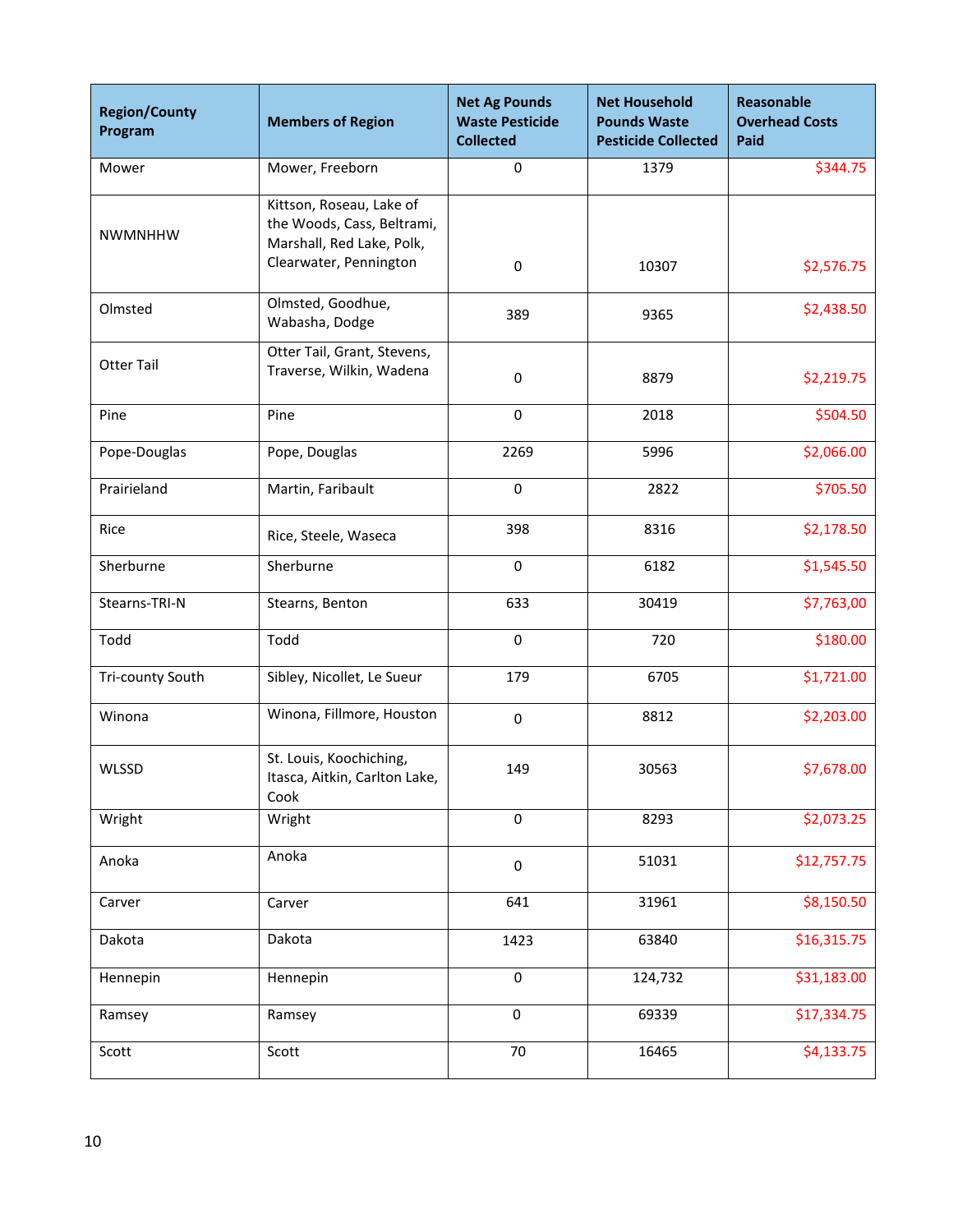| <b>Region/County</b><br>Program | <b>Members of Region</b> | <b>Net Ag Pounds</b><br><b>Waste Pesticide</b><br><b>Collected</b> | <b>Net Household</b><br><b>Pounds Waste</b><br><b>Pesticide Collected</b> | Reasonable<br><b>Overhead Costs</b><br>Paid |  |
|---------------------------------|--------------------------|--------------------------------------------------------------------|---------------------------------------------------------------------------|---------------------------------------------|--|
| Washington                      | Washington               |                                                                    | 68227                                                                     | \$17,056.75                                 |  |

## <span id="page-10-0"></span>**Outreach**

A Waste pesticide brochure with county cooperator contact information is available to pesticide end users and has been distributed to many pesticide applicators and growers.

The MDA provides written and video guidance for cooperating counties on how to properly record agricultural waste pesticide weights on MDA forms, and what types of waste are accepted into the program. An MDA YouTube video is available for training purposes and can be viewed at: <https://www.youtube.com/watch?v=8RWshVQumx4>

The MDA continues to encourage cooperators to be vigilant about monitoring materials delivered to collection sites to ensure only eligible waste pesticides are collected for disposal. Products such as fertilizers, crop oils, drift retardants, and pesticide rinsates are not waste pesticides and are not eligible for disposal through the MDA Waste Pesticide Collection Program.

The MDA encourage counties in cooperative agreements to collect agricultural waste pesticides. Some counties are concerned that agricultural waste pesticides would overwhelm their collection program due to space limitations at collection facilities. The MDA notified counties that, pursuant to MN Rule 1509.0030 and MN Statute 18B.065, fees can be assessed to pesticide end users for disposing of waste pesticides over 300 pounds. This is effective, in some cases, in reducing the overall volume of large deliveries and, if the charge is acceptable by the pesticide end user, helps offset the cost to the MDA for disposal.

An MDA form developed for invoicing the pesticide end user for the costs of disposal in excess of 300 pounds was distributed to counties via e-mail. The counties have been asked to contact the MDA when waste volumes exceed 300 pounds so we can determine if available funds exist to provide for large disposal volumes to ensure on-going funding for the program.

## <span id="page-10-1"></span>**Program Recommendations**

The MDA Waste Pesticide Collection Program has removed over 10 million pounds of dangerous waste pesticides from Minnesota's landscape. This is a unique program designed to protect and preserve Minnesota's environment. Strong partnerships with county household hazardous waste collection operations have been key to increasing program efficiency and effectiveness.

The MDA makes these recommendations for future program success:

- 1. Explore other strategies to encourage remaining counties not collecting agricultural waste pesticides to enter into a partnership with the MDA.
- 2. Continue to seek cost saving measures through our county partners to improve efficiency in program operations.